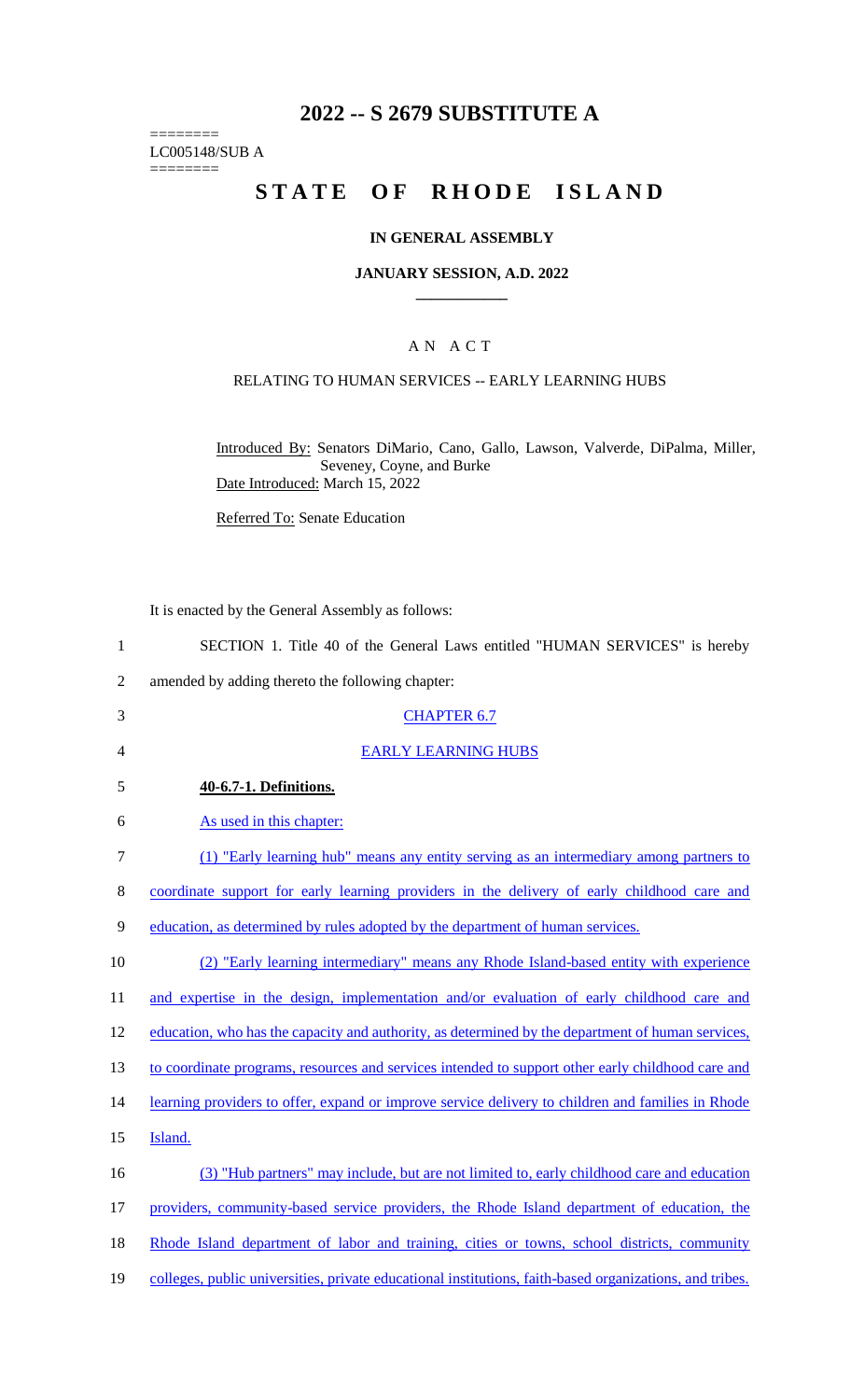### 1 **40-6.7-2. Early learning hubs established.**

| $\overline{2}$ | (a) The department of human services shall establish no more than five (5) early learning              |
|----------------|--------------------------------------------------------------------------------------------------------|
| 3              | hubs throughout the state, taking into consideration ease of access and the unique needs of the        |
| $\overline{4}$ | geographic regions of the state, that shall be coordinated by early learning intermediaries identified |
| 5              | by the department.                                                                                     |
| 6              | (b) Led by early learning intermediaries, the early learning hubs, shall serve as one-stop             |
| $\tau$         | service centers to support early childhood care and education providers, and those looking to          |
| $8\,$          | become providers, to access resources, receive technical assistance, be licensed, meet research-       |
| $\mathbf{9}$   | based quality standards and improve their quality rating based on the state's quality rating and       |
| 10             | improvement system, recruit and retain qualified staff, and deliver high-quality early childhood       |
| 11             | services.                                                                                              |
| 12             | (c) The department shall ensure that early learning hubs:                                              |
| 13             | (i) Conduct outreach to early childhood care and education providers, including center-                |
| 14             | based and family childcare providers, to assess the most critical needs facing providers in the        |
| 15             | delivery of high-quality services to children and families;                                            |
| 16             | (ii) Convene and coordinate hub partners for the purpose of coordinating resources and                 |
| 17             | services aimed at building capacity among early childhood care and education providers;                |
| 18             | (iii) Reduce barriers facing prospective, new or existing early childhood care and education           |
| 19             | providers in establishing, expanding or improving programs in the early childhood care and             |
| 20             | learning system in Rhode Island;                                                                       |
| 21             | (iv) Evaluate the impact of enhanced and streamlined services to providers through                     |
| 22             | measures defined by the department.                                                                    |
| 23             | (d) The department of human services may promulgate rules and regulations to achieve the               |
| 24             | purpose of this chapter.                                                                               |
| 25             | 40-6.7-3. Proposals and requirements.                                                                  |
| 26             | (a) The department shall implement a process for requesting proposals from entities to                 |
| 27             | become early learning hubs. Proposals submitted under this subsection must comply with criteria        |
| 28             | and requirements adopted by the department by rule, including:                                         |
| 29             | (1) The entity will be able to coordinate early learning provider support services.                    |
| 30             | (2) The entity will ensure that the support services will be in alignment with, and further            |
| 31             | the quality standards defined by the department of human services and department of elementary         |
| 32             | and secondary education.                                                                               |
| 33             | (3) The entity will be able to integrate efforts among education and workforce providers,              |
| 34             | providers of health and human services and providers of other programs and services in the             |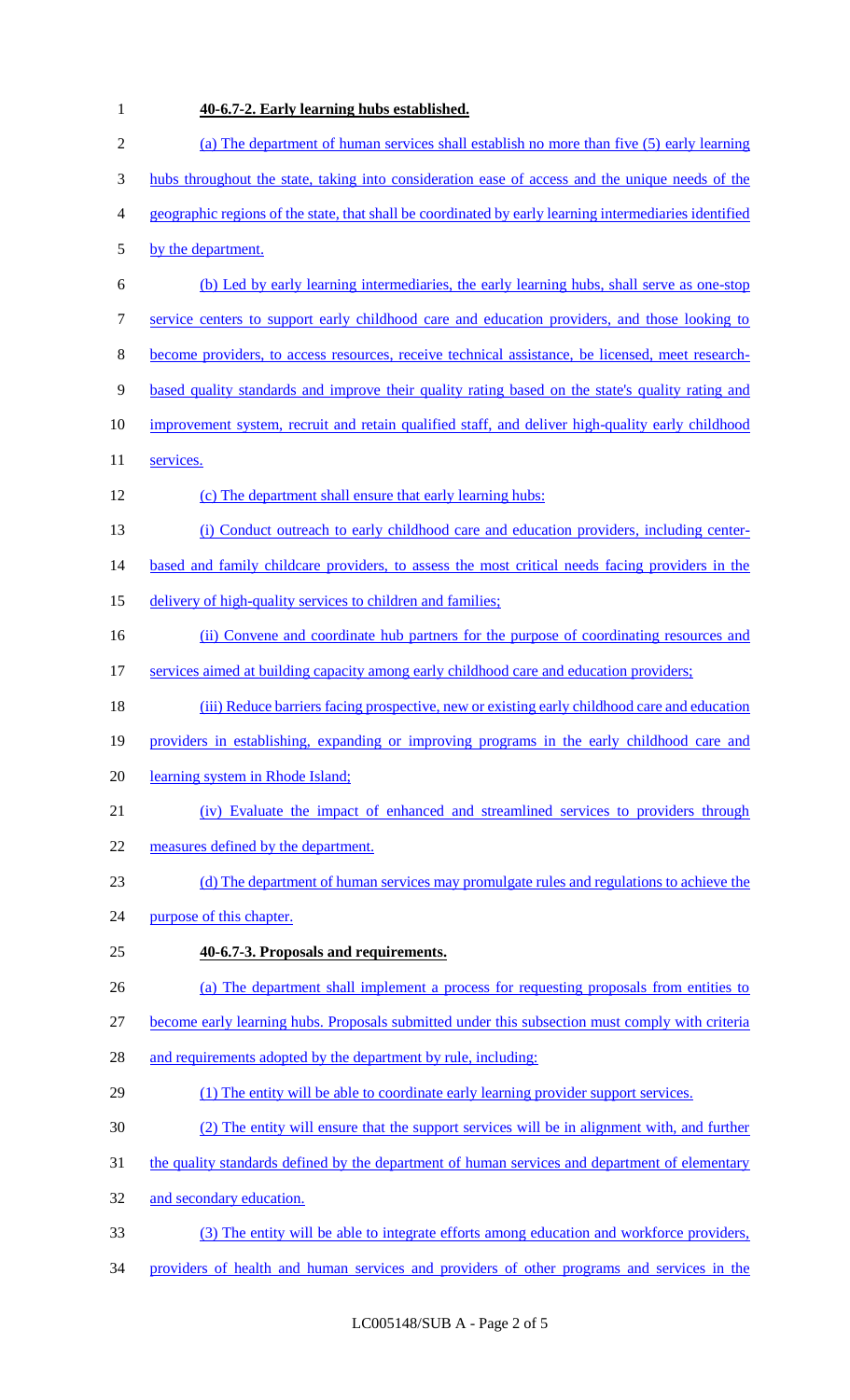- community.
- (4) The entity will use coordinated and transparent budgeting. (5) The entity will operate in a fiscally sound manner. (6) The entity must have or establish a community advisory body that: (i) Has the authority to initiate audits, recommend the terms of a contract and provide reports to the public and to the department on the outcomes of the provision of services. (ii) Has hub partners selected through a transparent process and includes both public and private entities, locally based parents and service recipients, social service providers, childcare providers, and representatives of local governments from the service area. (7) The entity will collaborate with established public or private agencies and/or 11 community-based organizations in the state whose missions align with the objectives of the early learning hub and who have experience delivering essential services, such as professional 13 development, community outreach, workforce training or recruitment, or small business support. 14 (8) The entity will serve a community that is based on the population and service needs of the community and will demonstrate the ability to improve results for children served by the 16 providers in the early learning hub's network. (9) The entity will be able to raise and leverage significant funds from public and private 18 sources and to secure in-kind support to support early learning services coordinated by the entity 19 and operate in a fiscally sound manner. (10) The entity may provide administrative support, such as, but not limited to, payroll, inventory, or staffing support, to providers within the entity's early learning hub. 22 (11) The entity shall certify it compensates its workers with at least the state's minimum hourly wage, as well as health benefits, or that its workforce is subject to a collective bargaining agreement. (12) The entity meets any other qualifications established by the department. 26 (d) The department may adopt by rule requirements that are in addition to the requirements described in this section that an entity must meet to qualify as an early learning hub. When 28 developing the additional requirements, the department must use a statewide public process of community engagement that is consistent with the requirements of the federal Head Start Act. (e) When determining whether to designate an entity as an early learning hub, the department shall balance the following factors: (1) The entity's ability to engage the community and be involved in the community. (2) The entity's ability to produce outcomes that benefit children. 34 (3) The entity's resourcefulness.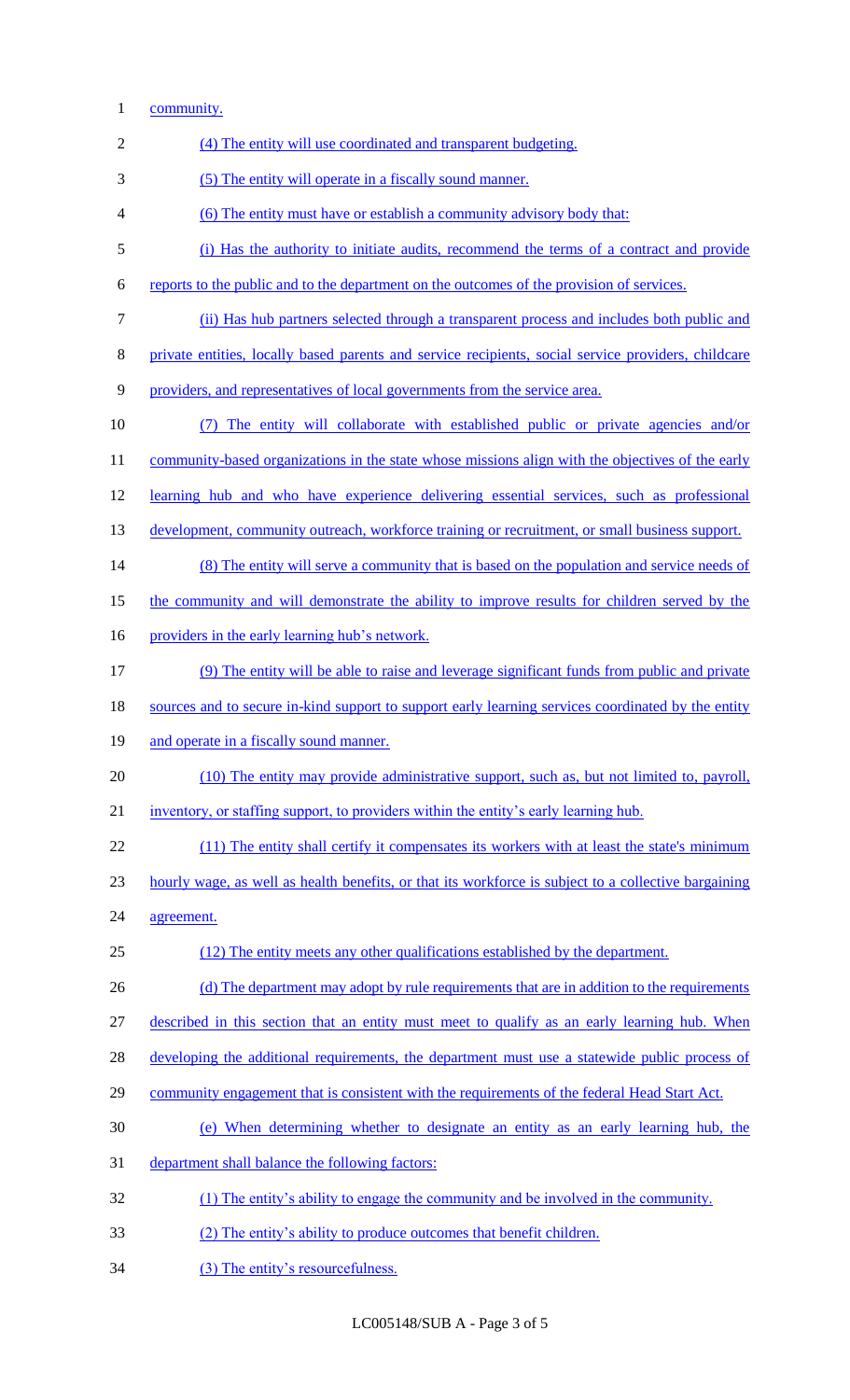- 1 (4) The entity's use, or proposed use, of evidence-based practices.
- 2 (5) The entity's ability to support a mixed delivery early childcare system that includes
- 3 infant childcare and pre-kindergarten education.
- 4 (f) The department shall use appropriate and relevant metrics for the purpose of providing
- 5 funding to early learning hubs designated under this section. The metrics must:
- 6 (1) Focus on community readiness, high capacity development and progress toward
- 7 tracking provider-related outcomes, and to the extent possible, community-level family and child
- 8 outcomes, such as number of children served in high-quality programs within a community. All
- 9 family or child data used pursuant to this section shall be de-identified and aggregated; and
- 10 (2) Establish a baseline of information for the area to be served by the early learning hub,
- 11 including information about the inclusion of community partners in the governance structure of the
- 12 early learning hub, the availability of data on local programs and outcomes and the success in
- 13 leveraging private, nonprofit and other governmental resources for early learning.
- 14 (g) An entity designated as part of an early learning hub may not use more than fifteen
- 15 percent (15%) of the monies received by the entity from the department to pay administrative costs
- 16 of the entity.
- 17 SECTION 2. This act shall take effect upon passage.

======== LC005148/SUB A ========